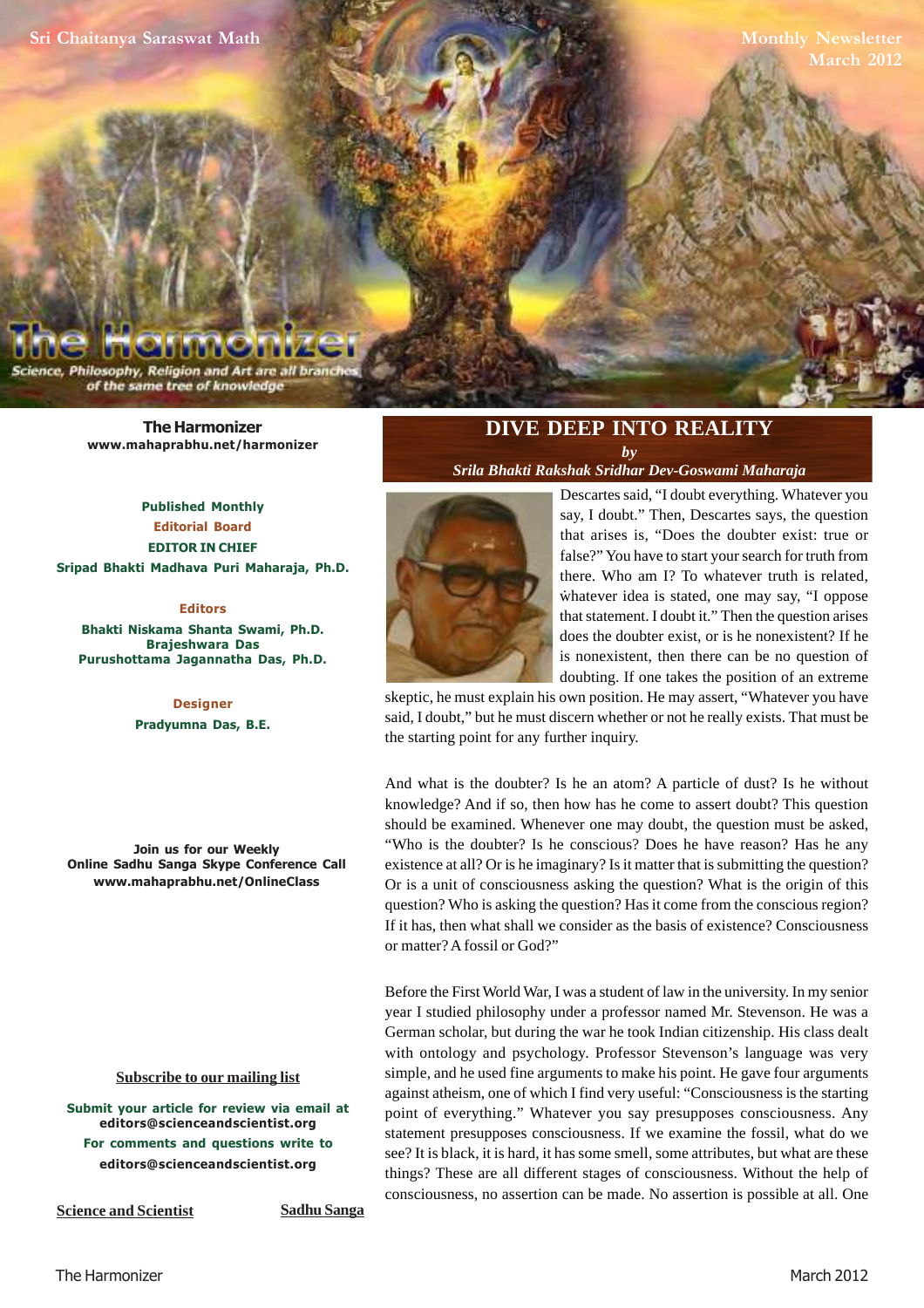may say that the fossil is the most elemental substance. But a fossil means what: some color, sensation, hardness, taste – but the background is consciousness.

After everything is analyzed, we will find that it is an idea. This is Berkeley's theory. Everything is an idea in the ocean of consciousness. Just as an iceberg floats in the salt ocean, so the fossil is floating in the conscious ocean. Ultimately everything – whatever we can assert, whatever is within the world of our experience – is floating like an iceberg in the ocean of consciousness. This point can never be refuted.

I have had personal experience of this. When I was twenty-three, I had some deep and natural indifference to the world. At that time I had an experience of the reality of consciousness. I felt the material world is floating on consciousness just as cream floats on milk. Conscious reality is much deeper than the apparent reality of our present experience. The world of experience is like cream floating on milk which is the mind. This physical world is only the visible portion of reality floating over the mental world. I felt this myself. When there is a huge quantity of milk, the cream that floats over the milk and covers it is very meager. In the same way, I could feel at that time that this physical world is only a meager portion of reality, and that the subtle world, which is at present in the background, is far more vast. The mental world is a huge and vast reality, and the physical world is a small cover over that mental world.

Whatever can be perceived by the eye, the ear, the tongue, the nose, the skin – any of the external senses – is only a covering of reality. In *Srimad-Bhagavatam,* Prahlada Maharaj says, *na te viduh svartha-gatim hi vishnum, durasaya ye bahir-artha-*



*If only we were to dive deep into reality, there we would find Vishnu. The most peaceful substance is within, but it is covered, just as milk is covered by cream, and we are making much of that cover. The real substance is within, just as fruit is covered by its skin. What we experience at present is the cover, the skin, and we are making much of that, ignoring the very substance which the cover is protecting.*

 **[- Srila Bhakti Rakshak Sridhar](http://www.scsmath.com/docs/sridhar_maharaj.html) Dev-Goswami Maharaja**

*maninah.* We are making too much of the covering of reality, we are devoting our minds to the external coating – *bahir-arthamaninah* – but we do not dive deep into the eternal substance. If only we were to dive deep into reality, there we would find Vishnu. The most peaceful substance is within, but it is covered, just as milk is covered by cream, and we are making much of that cover. The real substance is within, just as fruit is covered by its skin. What we experience at present is the cover, the skin, and we are making much of that, ignoring the very substance which the cover is protecting.

The primary step in the search for truth is to penetrate the covering and find the knower within. And then begin our analysis. What is he? Is he an atom like an atomic particle of dust? Or is he a fantastic atom in the conscious plane? At first we must approach reality in this way. There is the knower and the unknown, the inquirer and the inquired. Try to find yourself. Then gradually, you will come to know that you are the soul, the particle of consciousness within. And just as you are spirit covered by matter, the whole world is also like that; the spiritual reality within is covered. Upon realizing your self as spirit soul, you will be able to see that everything is a part of consciousness. Within the world of consciousness, worlds of different sorts of experience are floating. In the conscious sea, the sun, the moon, trees, stones, human beings, our friends and our enemies are all floating. As we approach the spiritual plane, we will find it to be nearer to our real self. And in this way, we will see that matter is far, far away, but the soul is near.

Try to conceive of reality along these lines. Spirit or consciousness is nearer to the soul and you are a child of that soil. Matter is far, far away. But the interrupting planes are so close together that we don't see the nature of spiritual reality, just as if you put your hand over your eye, you can't see the hand. But if the hand is only one foot away, we can see it very clearly. Sometimes what is very close, we cannot see. I may be able to see so many things, but I cannot see myself.

Although the Buddhists and other atheists argue that consciousness is a material thing, I say that there is no material thing. If I am to answer the question of whether or not consciousness is produced from matter, then I shall say that nothing is material. Whatever we feel is only a part of consciousness. Everything is an idea. We are concerned only with consciousness from the beginning to the end of our experience. Beyond that we cannot go. Everything is an idea: the stone, the tree, the house, the body – all are ideas. The plane of consciousness is very much closer to us than we perceive. And what is shown as a particular thing is far away. We are involved only with ideas. We can't go outside that. Everything within our experience is a part of our mind.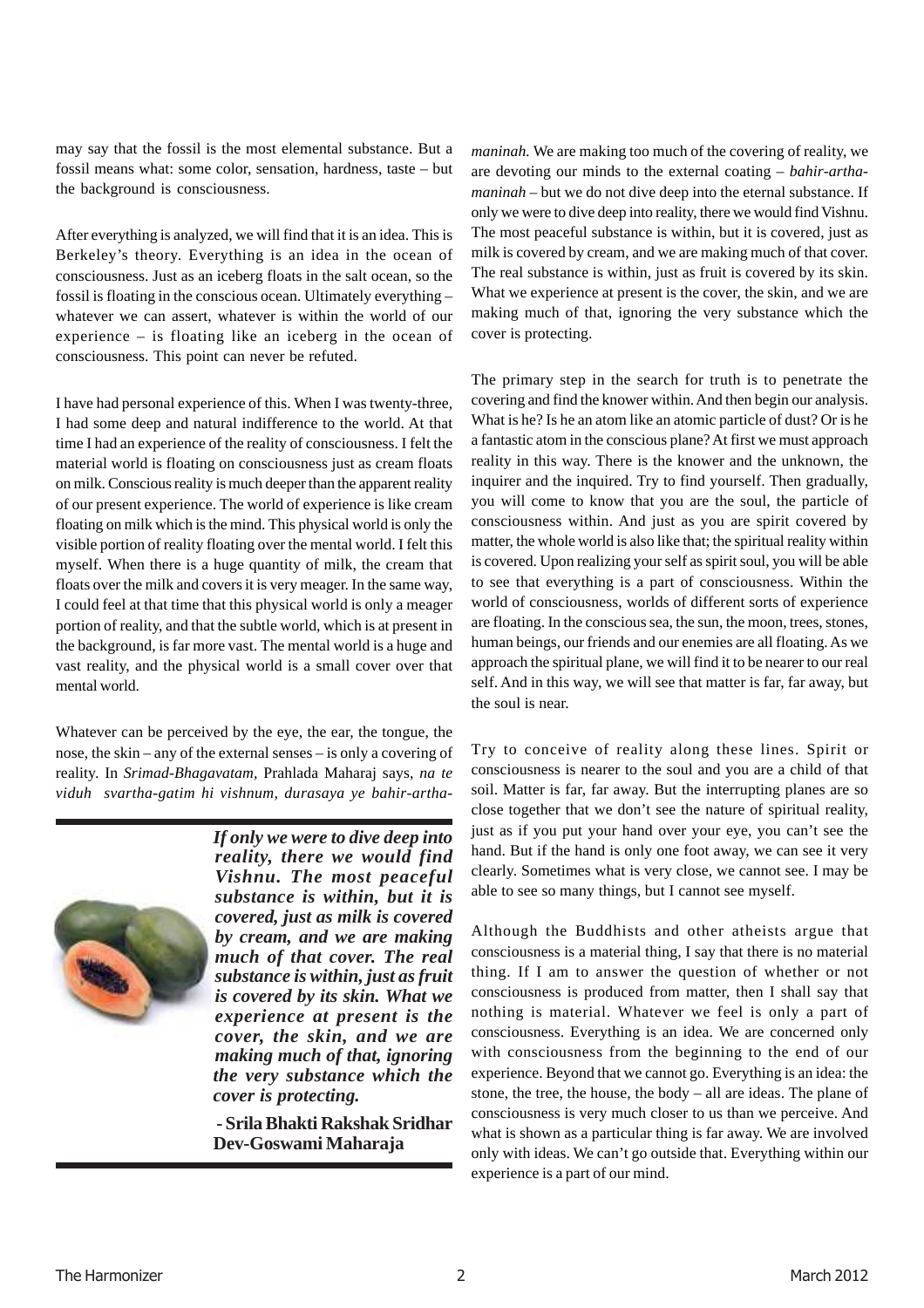#### **ORIGIN OF MATTER AND LIFE IS UNKNOWN TO MODERN SCIENCE** *by [Srila Bhaktisvarupa Damodara Goswami Maharaja \(T. D. Singh, Ph.D.\)](http://mahaprabhu.net/sadhusanga/blog1.php/2009/10/01/affectionate-guardians)*



Scientifically, the origin of matter as well as of life is not known. There is no final theory of matter. Scientists physicists and chemists - only try to understand the properties of different chemical components that make up the different lumps of matter and their physical and chemical properties. Biologists and biochemists, following the

footsteps of physicists and chemists, are also on the wrong path, because they borrow the concept that life is a product of chemical evolution. So in reality, they don't study life. Thus, they cannot go much further. Can the Big Bang theory explain the origins of matter and life? Material scientists take the shelter of the Big Bang theory, spiritual or theistic scientists take the shelter of God.

Previously we have pointed out that the claim made by evolutionists that molecular evolution might lead to life is not scientifically valid. This inherently weak theory has arisen because its propounders have no clear understanding of the fundamental difference between life and matter. To them, life is just a mechanical transformation of inanimate matter; and they cannot speak about life in any language except that of chemistry and physics. However, we have indicated that this approach is incompatible with the observed facts. We have further shown how life and matter can be understood as two completely different categories. One is not reducible to the other, although the latter can be transformed into structures of different sizes, shapes and colors by the influence of the former.

Since life is a non-physical and non-chemical entity, any attempt to understand life in terms of chemistry and physics cannot go very far. As explained in the earlier issues, according to the teachings of the timeless message of Vedanta, matter and its particles – molecules, atoms, electrons, protons, quarks and so on, are totally different from the life particle, spiriton. Thus the Vedantic conclusion is that a DNA molecule is not life; a protein molecule is not life; and fundamental material particles are not life. Similarly, a combination of these molecules and particles will never lead to life.

Although we can't see with our naked eyes the transcendental particle of life, it is obvious that matter behaves differently in many observable ways when it interacts with the invisible life particle. We can sense it from the functions of the organs in the living body - heart, lungs, eyes, ears and so on, and the whole body. When one dies, or the animation stops, all the organs stop functioning. Why? Someday, all the thoughtful scholars will see this.

We have discussed in previous issues an alternative scientific viewpoint. Both the modern scientific approach and the new paradigm agree that there is an absolute truth. However, the view of modern science reduces the absolute truth to nothing but some pushes and pulls of interacting atomic particles. This view is very unsatisfying and cannot meaningfully explain many observed phenomena pertaining to both life and matter. The new paradigm, however, reveals that the absolute truth is a supremely conscious being, identified as *Paramatma* or *Bhagavan* and possessing unique features or qualities for generating both matter and life. As the leader of a nation is different from his functionary departments, although they are dependent upon him, similarly both life and matter emanate from that supremely conscious being, the original life, although they are different energies. This is quite reasonable, and it can explain all the features of both life and matter, as well as open up new possibilities of investigation



*You pass from matter to life because your intelligence of today...cannot conceive things otherwise. How do you know that in ten thousand years one will not consider it more likely that matter has emerged from life?*

#### **-Louis Pasteur**

precluded by the reductionistic view. We suggest that a serious consideration of this new scientific paradigm will prove very fruitful. The famous scientist Louis Pasteur remarked, "I have been looking for spontaneous generation for twenty years without discovering it. No, I do not judge it impossible. But what allows you to make it the origin of life? You place matter before life and you decide that matter has existed for all eternity. How do you know that the incessant progress of science will not compel scientists...to consider that life has existed during eternity, and not matter? You pass from matter to life because your intelligence of today ...cannot conceive things otherwise. How do you know that in ten thousand years one will not consider it more likely that matter has emerged from life?" [1]

#### **References:**

1. Koestler, A. *The Act of Creation.* New York: Macmillan, 1964, p. 702.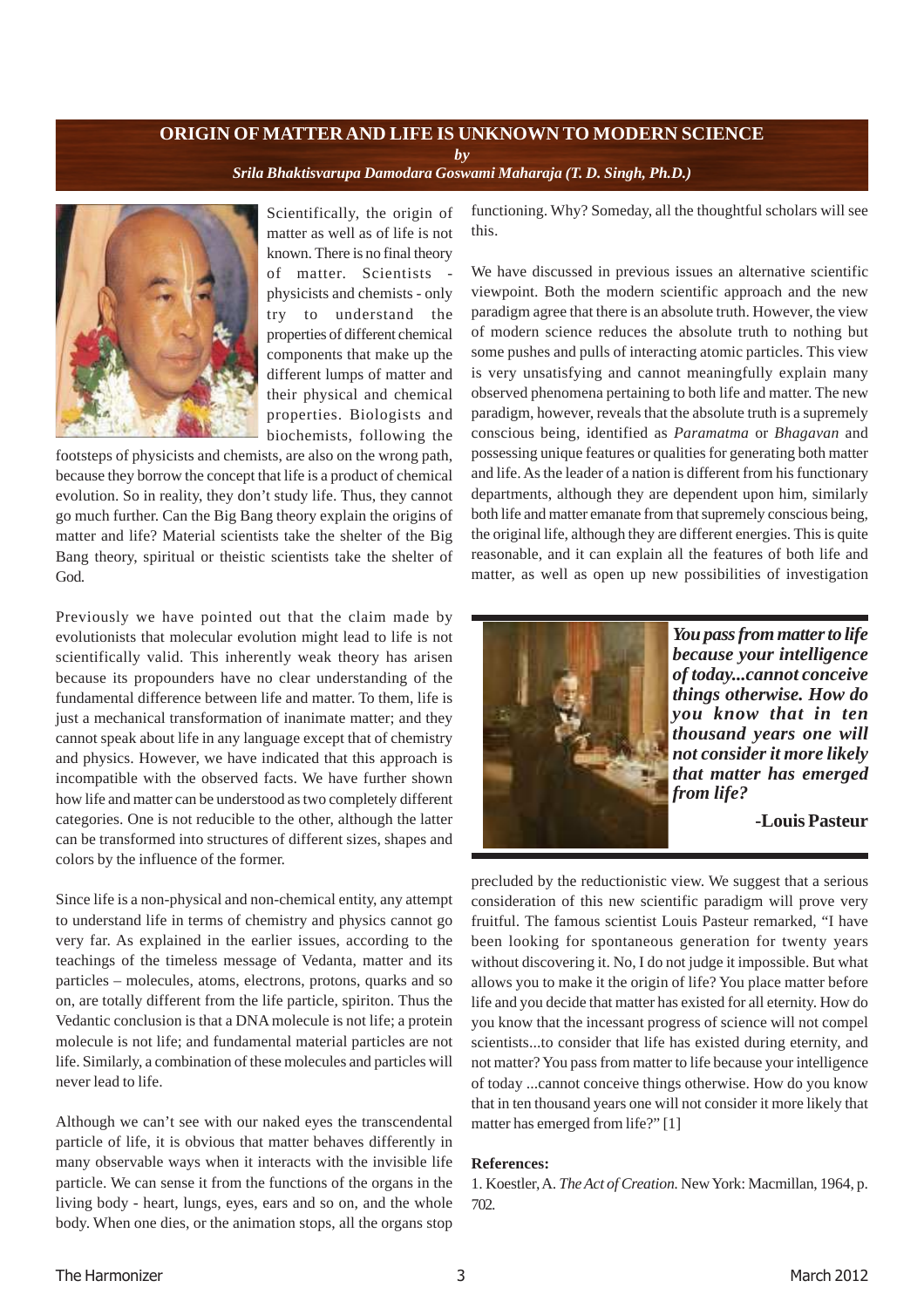# **THE CONTRADICTIONS OF PERCEPTUAL CONSCIOUSNESS THAT LEAD TO RESOLUTION IN IT'S NEXT STAGE OF SUBJECTIVE EVOLUTION TO UNDERSTANDING**

*by*

*[Sripad Bhakti Madhava Puri Maharaja, Ph.D.](http://mahaprabhu.net/sadhusanga/blog1.php/2009/10/01/affectionate-guardians)*



Continuing the descriptive commentary on Hegel's *Phenomenology of Spirit* [1].

Previously it was found that the Thing is *both* One Thing and another Thing at the same time. The Understanding rejects such a contradiction but Reason accepts what

comes before it and allows the necessity in thought to proceed to its own conclusion.

#### **A. The two-fold difference or determinateness of the Thing.**

1. The objective essence of the Thing is distributed among different Things, thus difference, itself, attaches to each separated Thing, i.e. each Thing possesses the quality of being different from the others.

2. This difference, which is determinateness, is also that which characterizes each Thing in its distinction from others.

3. Thus difference is intrinsic to each Thing.

4. There is consequently actual difference within the Thing (e.g. the different properties), not only with respect to other Things.

5. Therefore the Thing possesses both difference from other Things as well as difference within itself.

6. Its internal differentiation or determinateness is what actually distinguishes one Thing from another — so this is the essential aspect.

7. The difference from other Things derives from this, and therefore is considered the derivative or unessential aspect.

8. For this reason the two-fold difference within the Thing may not be considered an actual opposition of two different Things, since one is unessential.

9. Rather we may take the Thing as intrinsically opposed to other Things by its very nature, as its determinateness.

10. Therefore we may neglect the explicit moment of difference from other Things as unessential.

#### **B. The Thing is its own undoing.**

1. The essential character of the Thing is thus its determinateness (i.e., its differentiated properties).

2. It is this (its specific properties) which distinguishes it from all other Things.

3. This distinction between different Things is its opposition to them.

4. In this opposition the Thing, however, is preserved in its independence - i.e. it retains its identity and is not annulled or affected by this opposition.

5. A Thing is a One existing on its own account *in so far as* it does not stand in relation to others.

6. To be connected with others is to *cease* to be (exist) on its own account.

7. Yet it is just this absolute character of the Thing to be distinct from others that relates it to others, which thereby makes this relating essential to it.

8. Thus we must conclude that the Thing is undone by its own essential character, i.e. as a being- for-itself.

#### **C. Summary in terms of the external being-for-itself of the Thing.**

1. The Thing is posited by consciousness as being-for-itself, i.e. as independent being.

2. As such it is **not** being-for-others, or it is the negation of all otherness.

3. For consciousness the Thing is thus pure negativity.

4. As such the Thing is therefore the negation of itself.

5. Thus the Thing must have its essential being in another Thing.

#### **D. Summary in terms of the properties of the Thing.**

1. The essential property of the Thing is being-for-itself.

2. But the Thing possesses other properties as well which, though necessary, are not considered quite as essential to it.

3. Yet what is necessary cannot be unessential.

4. Thus the unessentiality of the many properties is canceled by their necessity.

5. Thus what was supposed to be the unessentiality of the Thing is negated by the intrinsic nature of the Thing itself  $-$  i.e. what was called self-negation in **C**.

### **E. Summary in terms of the internal being-for-itself of the Thing.**

1. We started with two separate Things: a being-for-itself and a being for another.

2. We now have being-for-itself and being-for-another in one and the same Thing - as self-negation.

3. Within its own self therefore it is for itself in so far as it is for another, and it is for another in so far as it is for itself. [This is intrinsic to being for self.]

4. Its being-for-self (as One) is therefore canceled by its beingfor-another at the same time, i.e. one aspect is as unessential as the other is.

#### **F. Totality of the contradictions taken as a unity: the unconditioned as the object of Understanding.**

What is essential to the Thing - its particular distinction from other Things - is thus overcome and made unessential, just as the particularity of sensuous being was overcome by universality. But certain immediacies or unresolved oppositions remain:

1. The universal *originates* or is derived from the sensuous - this is a one-sided bias, a condition on the universal and hence cannot be true universality at all.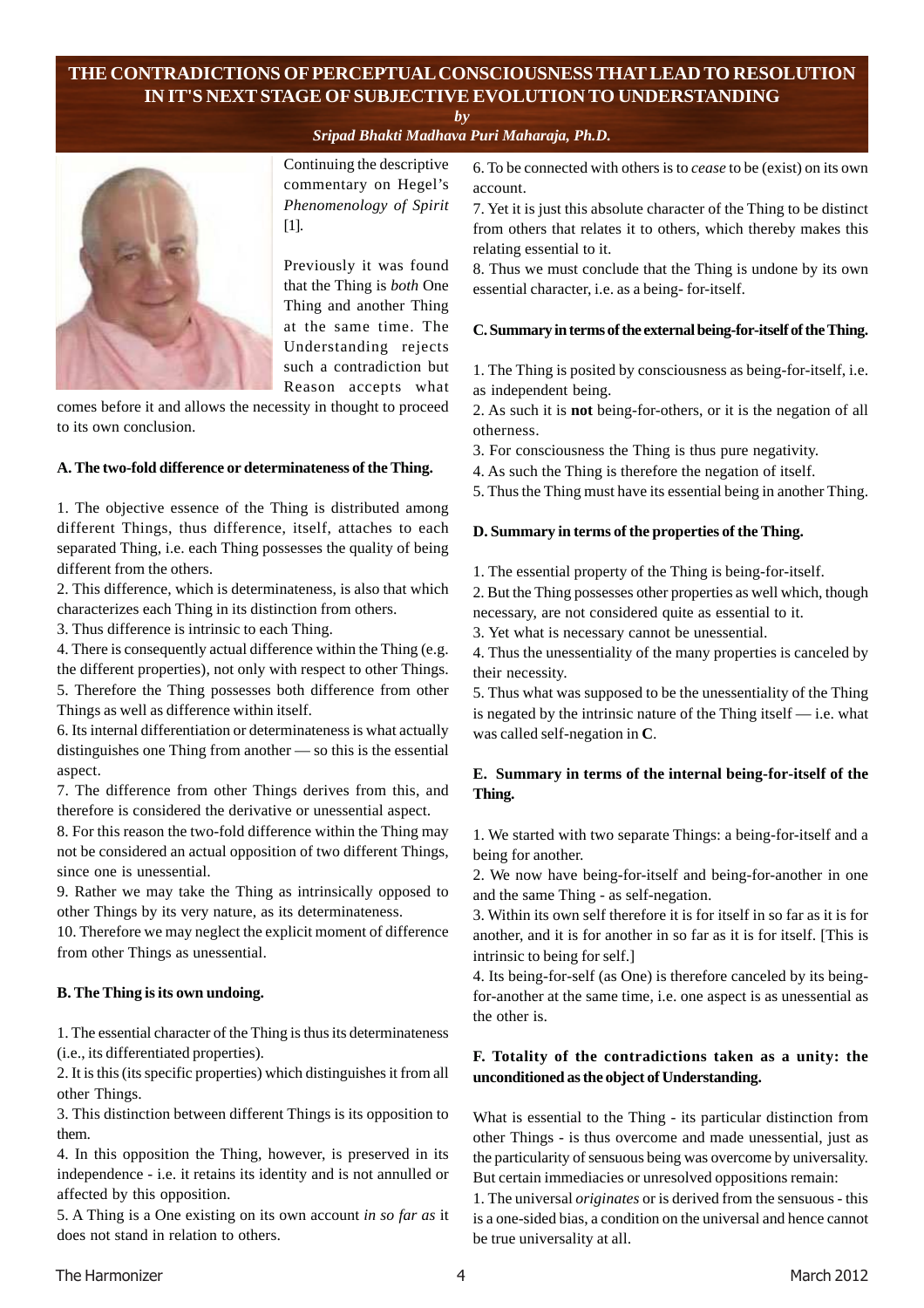2. The universal of perception appears to be split between an individuality (of sense) and universality as such.

3. In the Thing we also have One (property) and an Also of many such Ones or free matters.

4. Each of the above seem to present a being-for-self confronted with a being-for-another.

Since, however, both sides are found in a single unity (one Thing) we then have an unconditioned (because it is not-one-sided) absolute (because each moment is negated by its opposite) universality, which is the object of Understanding.

Note: The object of sense-certainty is particular being. The



object of perception is the universal burdened with sensuous particularity. The object of the Understanding is unconditioned universality. These are the differences of the three grades of consciousness or knowing that have been presented so far.

a. Sense certainty is absorption in the being of an object of sense (particularity) as such.

b. Perception is the cognition (universality) of an object of sense (particularity).

G. W. F. Hegel

c. Understanding is cognition of the pure universality (the inner)

of things - thus it is called "under-standing" since it cognizes what is "under," supporting or constituting the thing.

#### **G. The defect of perceptual consciousness**.

1. The singular of sense-certainty becomes the universal of perception through dialectical movement as described in the preceding and summarized as follows.

2. The *being* of the particular object of sense that is merely meant (ascribed, projected) by the consciousness of sensecertainty vanishes in perceptual consciousness and becomes the sensuous universal.

3. This is because perception takes the being of the object as it is, i.e. as it appears in its universality, removing any bias of particular meaning.

4. Thus we have universality.

5. But the singular being or One also appears here and is not sublimated in that universality but sits alongside it — so that we have both the universal and the singular together in a totality of contradictions.

6. At the same time they are not merely *two* separate entities alongside each other but are contained within a common unity, viz. both are being-for-self burdened with being-for-another.

7. Perceptual consciousness, however, tries to abstract from the multiple contradictions of the Truth by the saving device of speaking of an angle of vision, point of view, aspect, etc. — the '*in so far as*'.

8. But rather than maintaining the Truth it only achieves the opposite, since it is abstraction and thereby succeeds only in sustaining deception — what is not Truth.

9. By holding to one-sided abstractions and avoiding oppositions such logic becomes a monotonous universality devoid of distinction or determination.

#### **H. The defect of understanding based on perception.**

The attempt to maintain distinctions such as essential vs. unessential, singleness vs. universality, etc. may appeal to what is called 'ordinary common sense,' but it can now be seen that they are really only abstractions from the actual truth that constitutes the entirety of perceptual consciousness. Those who do not have the presence of mind to rise above the being of the material of sense may proudly assert what they consider to be real and solid, while in truth it is only the play of abstractions that they deal with, so that such boasting is poorest where it fancies itself to be the richest. Rather than apprehending Truth, such an attitude sets itself against the Truth by calling it mere thought, 'only in the mind', etc. It is not possible for them to engage in scientific philosophy in which one result proceeds from another by rational necessity because they think that *convincing by argument* (holding one side against the other) is the natural process for winning Truth. But this is the definition of sophistry, directly the opposite of scientific philosophy in which Truth unveils itself by the rational necessity of its own dialectical development.

In fact, Philosophy does also deal with mental entities but at the same time it recognizes thought as the pure essentiality that it is. It is the ignorance of our *'scientific age'* that we neither appreciate, understand or even know how to comprehend the origin and nature of thought which is so fundamentally essential to human culture. Those who are the most neglectful of such knowledge are at the same time those who most vehemently propound sensuous materialism in the name of realism and seek to annul the place of thought altogether, thus sapping Truth of its own essence. Perceptual understanding holds on to mere abstract fixed essentialities without comprehending their specific determinations, i.e. it apprehends concepts as simple familiarities and therefore does not penetrate into the actual determinateness that constitutes such concepts. In that way it fails to master them; rather such abstract essentialities become the master of this understanding, constraining it to an endless bondage in opposing dualities.

By holding on to only one determinateness as truth in opposition to its other and then turning to the opposite one (e.g., as we find in Kant's antinomies) the ultimate unessentiality of both is established, yet it ignores this fact. What perceptual consciousness should do is accept the unessentiality of both sides and thereby recognize the sublimation of these opposing elements in a higher unity. Instead of doing that, however, it resorts to the *in so far as* and thus leads itself into abstractions and untruth.

#### **[This is the end of the section on Perception.]**

#### **Reference:**

[1] G.W.F. Hegel, G.W.F. *Hegel's Phenomenology of Spirit*, A.V. Miller (Translator), J.N. Findlay (Foreword), *§ 124 - § 130,* Oxford University Press, 1979.